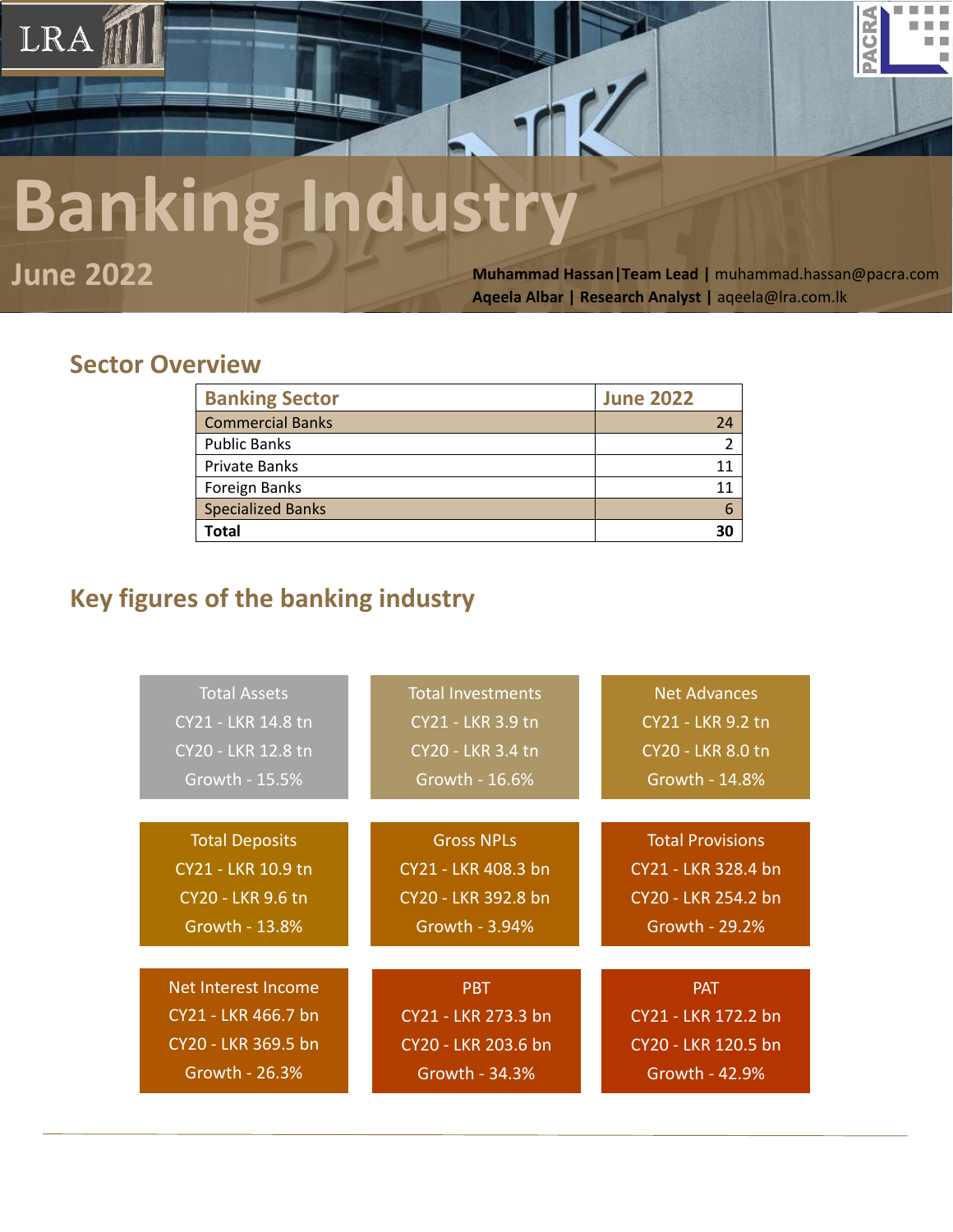# **Overview of the Sri Lankan Economy**

The Covid-19 pandemic and the Ukraine war have affected economies all over the world, with developing economies taking the largest hit. Sri Lanka was no exception and went into 2020 with a large debt burden and large debt servicing commitments. Policy changes to reduce tax rates and increase money printing in the hope that the excess liquidity would fuel the economy did not materialize. And the pandemic added to the woes by significantly reducing tourism arrivals and foreign remittances, effectively drying up the forex reserves.

Fast forward two years, the Central Bank of Sri Lanka (CBSL) made several policy decisions that would significantly affect the outlook of the country's economy.

- The Sri Lankan Rupee LKR was allowed to float (it was previously on a soft peg to the USD). The LKR had since depreciated by over 75% within two months.
- Policy rates were increased by 700 bps to 13.5% (SDFR) and 14.5% (SLFR) respectively.
- Treasury bill rates in the Primary auction were increased sharply, rising by ~1200 bps over a month.
- Sri Lanka announced a suspension of external debt repayment resulting in downgrades by all three international rating agencies. (Sri Lanka Development Bonds were excluded from this suspension)
- Sri Lanka sought to receive assistance from the IMF, and technical and legal advisors were appointed to restructure external debt.
- The government revised Value Added Tax (VAT) and other tax rates upwards, in a bid to increase government revenue.

|                         | <b>Snapshot of the Sri Lankan Economy</b> |             |             |               |               |               |               |             |                      |  |  |
|-------------------------|-------------------------------------------|-------------|-------------|---------------|---------------|---------------|---------------|-------------|----------------------|--|--|
|                         |                                           |             |             |               |               |               |               |             | <b>Latest</b>        |  |  |
|                         | <b>CY18</b>                               | <b>CY19</b> | <b>CY20</b> | <b>1QCY21</b> | <b>2QCY21</b> | <b>3QCY21</b> | <b>4QCY21</b> | <b>CY21</b> | value                |  |  |
| <b>GDP</b> growth rate  |                                           |             |             |               |               |               |               |             |                      |  |  |
| (YoY)                   | 3.3%                                      | 2.3%        | $-3.6%$     | 4.3%          | 12.3%         | $-1.5%$       | 1.8%          | 3.6%        |                      |  |  |
| <b>Exchange rate</b>    |                                           |             |             |               |               |               |               |             | 31-May-2022          |  |  |
| (USD/LKR)               | 182.75                                    | 181.63      | 186.41      | 199.0         | 201.1         | 200.0         | 200.4         | 200.4       | 360.8                |  |  |
|                         |                                           |             |             |               |               |               |               | (average)   | 31-May-2022          |  |  |
| <b>Inflation (CCPI)</b> | 4.3%                                      | 4.3%        | 4.6%        | 4.1%          | 5.2%          | 5.7%          | 12.1%         | 5.9%        | 39.1%                |  |  |
| <b>SDFR</b>             | 8.00%                                     | 7.00%       | 4.50%       | 4.50%         | 4.50%         | 5.00%         | 5.00%         | 5.00%       | 08-Apr-2022<br>13.50 |  |  |
| <b>SLFR</b>             | 9.00%                                     | 8.00%       | 5.50%       | 5.50%         | 5.50%         | 6.00%         | 6.00%         | 6.00%       | 14.50                |  |  |
|                         |                                           |             |             |               |               |               |               |             | Latest               |  |  |
| USD bn                  | <b>CY18</b>                               | <b>CY19</b> | <b>CY20</b> | <b>1QCY21</b> | <b>2QCY21</b> | <b>3QCY21</b> | <b>4QCY21</b> | <b>CY21</b> | value                |  |  |
| <b>Current Account</b>  |                                           |             |             |               |               |               |               |             |                      |  |  |
| balance                 | (2.80)                                    | (1.80)      | (1.10)      | (0.48)        | (1.0)         | (0.74)        | (1.14)        | (3.36)      |                      |  |  |
|                         |                                           |             |             |               |               |               |               |             | 1QCY22               |  |  |
| <b>Exports</b>          | 11.89                                     | 11.94       | 10.05       | 2.98          | 2.72          | 3.24          | 3.57          | 12.50       | 3.25                 |  |  |
|                         |                                           |             |             |               |               |               |               |             |                      |  |  |
| Imports                 | 22.23                                     | 19.94       | 16.06       | 5.04          | 4.97          | 4.92          | 5.70          | 20.64       | 5.65                 |  |  |
|                         |                                           |             |             |               |               |               |               |             |                      |  |  |
| <b>Trade balance</b>    | (10.34)                                   | (8.00)      | (6.01)      | (2.06)        | (2.26)        | (1.69)        | (2.13)        | (8.14)      | (2.40)               |  |  |
| Workers'                |                                           |             |             |               |               |               |               |             | Jan-Apr CY22         |  |  |
| remittances             | 7.0                                       | 6.7         | 7.1         | 1.9           | $1.5\,$       | 1.3           | 0.9           | 5.5         | 1.03                 |  |  |
| <b>Foreign exchange</b> |                                           |             |             |               |               |               |               |             | 30-Apr-2022          |  |  |
| reserve                 | 6.92                                      | 7.64        | 5.66        | 4.06          | 4.06          | 2.70          | 3.14          | 3.14        | 1.81                 |  |  |

• Import restrictions on 369 items of which imports have been regulated have been relaxed.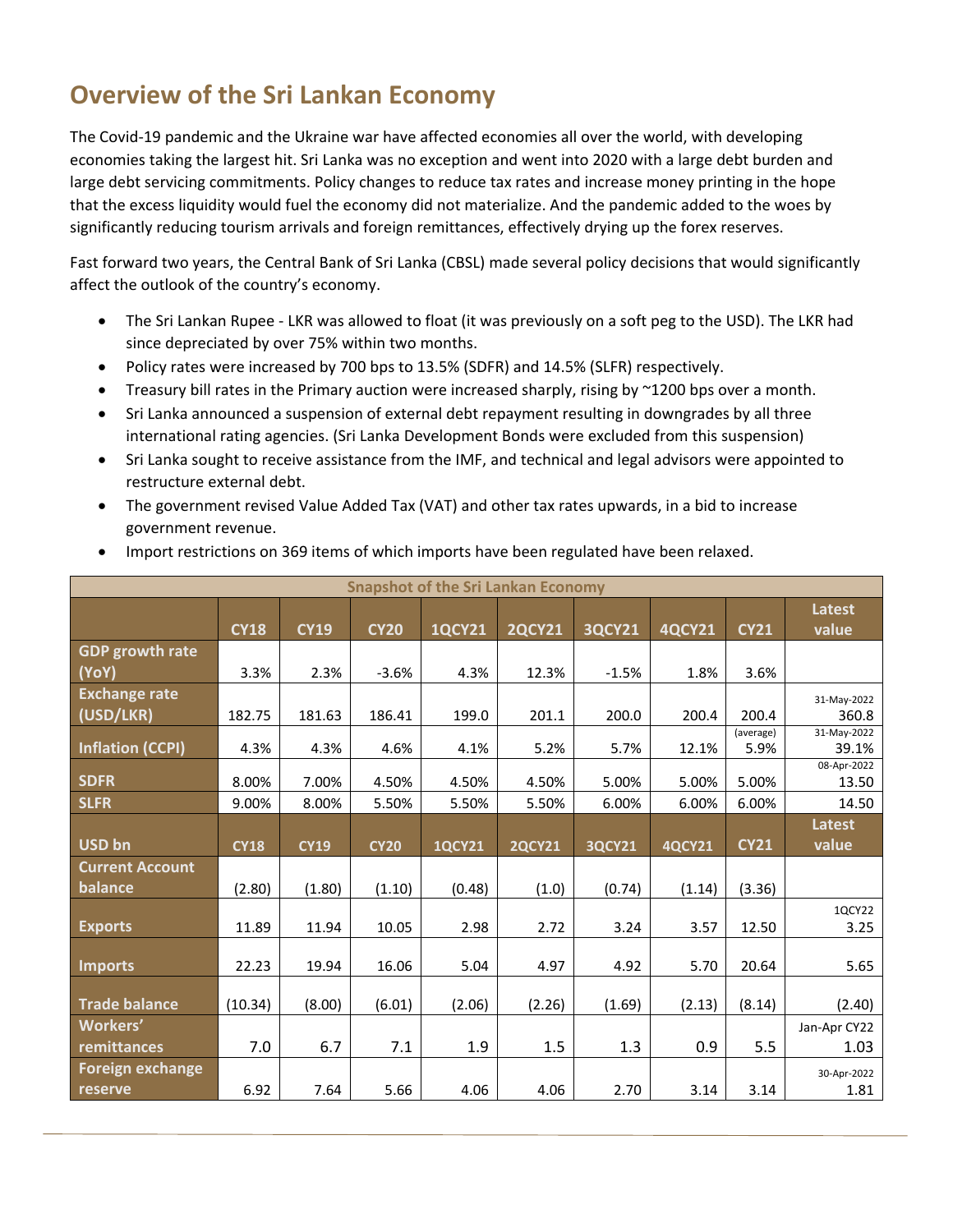|                               | <b>Assets in the Financial Sector</b> |             |           |             |      |           |      |  |  |  |  |
|-------------------------------|---------------------------------------|-------------|-----------|-------------|------|-----------|------|--|--|--|--|
|                               | CY17                                  | <b>CY18</b> | CY19      | <b>CY20</b> |      | CY21      |      |  |  |  |  |
|                               | LKR bn                                | LKR bn      | LKR bn    | LKR bn      | %    | LKR bn    | %    |  |  |  |  |
| <b>Banking Sector</b>         | 11,897.40                             | 13,708.30   | 14,442.10 | 17,087.90   | 72.9 | 19,969.90 | 74.7 |  |  |  |  |
| Central Bank                  | 1,604.80                              | 1,914.30    | 1,919.40  | 2,421.60    | 10.3 | 3,046.30  | 11.4 |  |  |  |  |
| <b>Licensed Commercial</b>    |                                       |             |           |             |      |           |      |  |  |  |  |
| <b>Banks (LCBs)</b>           | 8,926.40                              | 10,372.40   | 10,944.00 | 12,828.80   | 54.7 | 14,820.50 | 55.4 |  |  |  |  |
| <b>Licensed Specialised</b>   |                                       |             |           |             |      |           |      |  |  |  |  |
| <b>Banks</b> (LSBs)           | 1,366.20                              | 1,421.60    | 1,578.70  | 1,837.50    | 7.8  | 2,103.00  | 7.9  |  |  |  |  |
| <b>Other Deposit Taking</b>   |                                       |             |           |             |      |           |      |  |  |  |  |
| <b>Financial Institutions</b> | 1,370.40                              | 1,542.70    | 1,553.20  | 1,536.50    | 6.6  | 1,636.70  | 6.1  |  |  |  |  |
| Licensed Finance              |                                       |             |           |             |      |           |      |  |  |  |  |
| Companies (LFCs)              | 1,227.50                              | 1,383.70    | 1,390.80  | 1,367.90    | 5.8  | 1,452.00  | 5.4  |  |  |  |  |
| <b>Specialised Financial</b>  |                                       |             |           |             |      |           |      |  |  |  |  |
| <b>Institutions</b>           | 388.9                                 | 240         | 286.7     | 386.5       | 1.6  | 387.7     | 1.4  |  |  |  |  |
| <b>Contractual Savings</b>    |                                       |             |           |             |      |           |      |  |  |  |  |
| <b>Institutions</b>           | 3,402.90                              | 3,414.30    | 3,787.50  | 4,425.60    | 18.9 | 4,756.10  | 17.8 |  |  |  |  |
| <b>Insurance Companies</b>    | 564.9                                 | 606.6       | 689.6     | 789.7       | 3.4  | 879.8     | 3.3  |  |  |  |  |
| Employees' Provident          |                                       |             |           |             |      |           |      |  |  |  |  |
| Fund                          | 2,066.30                              | 2,289.40    | 2,540.40  | 2,824.30    | 12.1 | 3,166.10  | 11.8 |  |  |  |  |
| <b>Total</b>                  | 17,059.70                             | 18,905.30   | 20,068.20 | 23,436.50   | 100  | 26,750.40 | 100  |  |  |  |  |

#### **The Banking Sector**

In an economy of LKR 16.8 tn, the banking sector deposits are LKR 10.9 tn amounting to 64.8% of the GDP. This, while quite significant is low compared to other countries in the region.

|                                                                   | Deposits to GDP % |  |  |  |
|-------------------------------------------------------------------|-------------------|--|--|--|
|                                                                   | CY19              |  |  |  |
| Sri Lanka                                                         | 59.69             |  |  |  |
| Pakistan                                                          | 36.91             |  |  |  |
| Bangladesh                                                        | 48.64             |  |  |  |
| India                                                             | 74.97             |  |  |  |
| Nepal                                                             | 103               |  |  |  |
| Malaysia                                                          | 126               |  |  |  |
| Singapore                                                         | 141               |  |  |  |
| Source - https://tradingeconomics.com/country-list/bank-deposits- |                   |  |  |  |
| to-gdp-wb-data.html                                               |                   |  |  |  |

Despite the low interest rate regime, deposits rose by 21.6% in CY20 and 13.8% in CY19 due to the limit in spending by individuals and businesses alike caused by the pandemic. In CY21, ~58% of the total deposits were in time deposits, while the CASA ratio was 38.9%. This was an increase from the 36.6% CASA ratio recorded in CY20, resulting in a decline in the banking system's funding costs.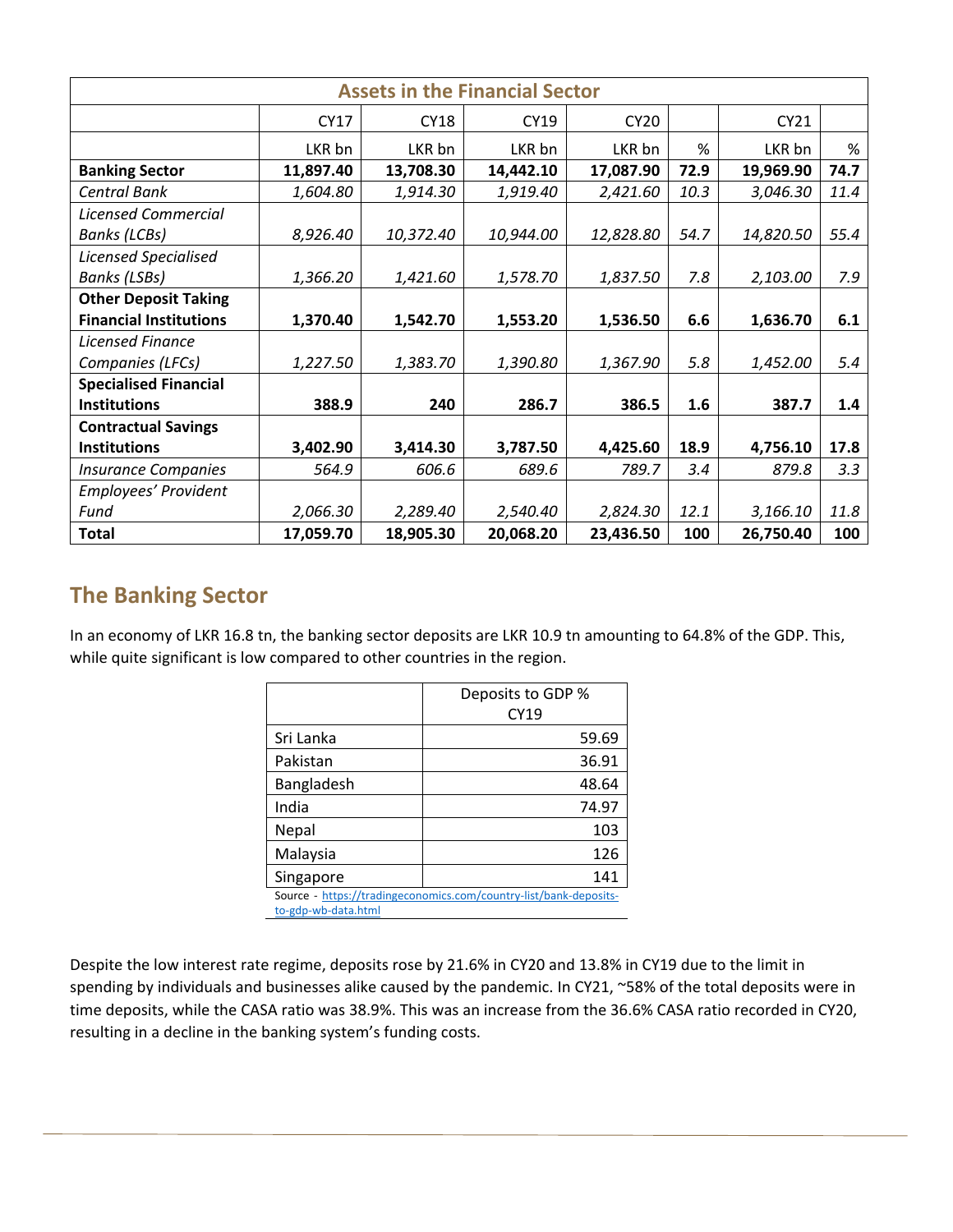

Total credit has been increasing over the years, with credit to the public sector (government and corporations) increasing at a CAGR of 27% while credit to the private sector increased at a CAGR of 10%. Private and public sector credit is distributed almost equally with total public credit being LKR 7.02 bn and private credit being LKR 6.98bn.

In the near future, public sector credit could be expected to decline with the government increasing its tax revenue.

Total advances of the banking sector grew from LKR 8.0 tn in CY20 to LKR 9.2 tn in CY21 (14.8%). The largest sector to which advances had been granted in CY21 was for consumption. Construction, wholesale and retail trade, and manufacturing were the next largest advance receivers in CY21. It should be noted that the manufacturing sector recorded the largest NPL of 8.1% with wholesale and retail trade and manufacturing following closely behind.

ADR increased from 86.5%b in CY20 to 87.6% in CY21, this is also reflected in the increase in advances during the year by 14.8% while deposits only grew by 13.8%.

The high interest rates could result in an increase in the deposits of the banking system, while the significantly high rate offered by risk-free government securities might be a deterrent to depositing in the banking system with investors preferring the government securities instead.

Investments of the banking sector increased by 16.6% from LKR 3.4 tn in CY20 to LKr 3.9 tn in CY21. Investments in government securities amounted to LKR 2.7 tn in CY21, Amounting to 79% of the total investments.

Interest income for the year CY21 was LKR 1 tn, a ~3% increase from the LKR 986 bn recorded in CY20. Interest expenses declined from LKR 617 bn in CY20 to LKR 548 bn in CY21. Accordingly, net interest income was LKR 466.7 bn, a 26.3% increase from CY20.

Profitability increased rapidly in the year CY21, with PBT increasing by 34.3% from LKR 204 bn in CY20 to LKR 273 bn in CY21. PAT too increased by 42.9% from LKR 121 bn in CY20 to LKR 172 bn in CY21.

The Banking sector continues to be highly concentrated with 65.8% of the total assets in the sector concentrated among the top 4 (extra-large) banks. The two state banks hold 43.5% of the total assets.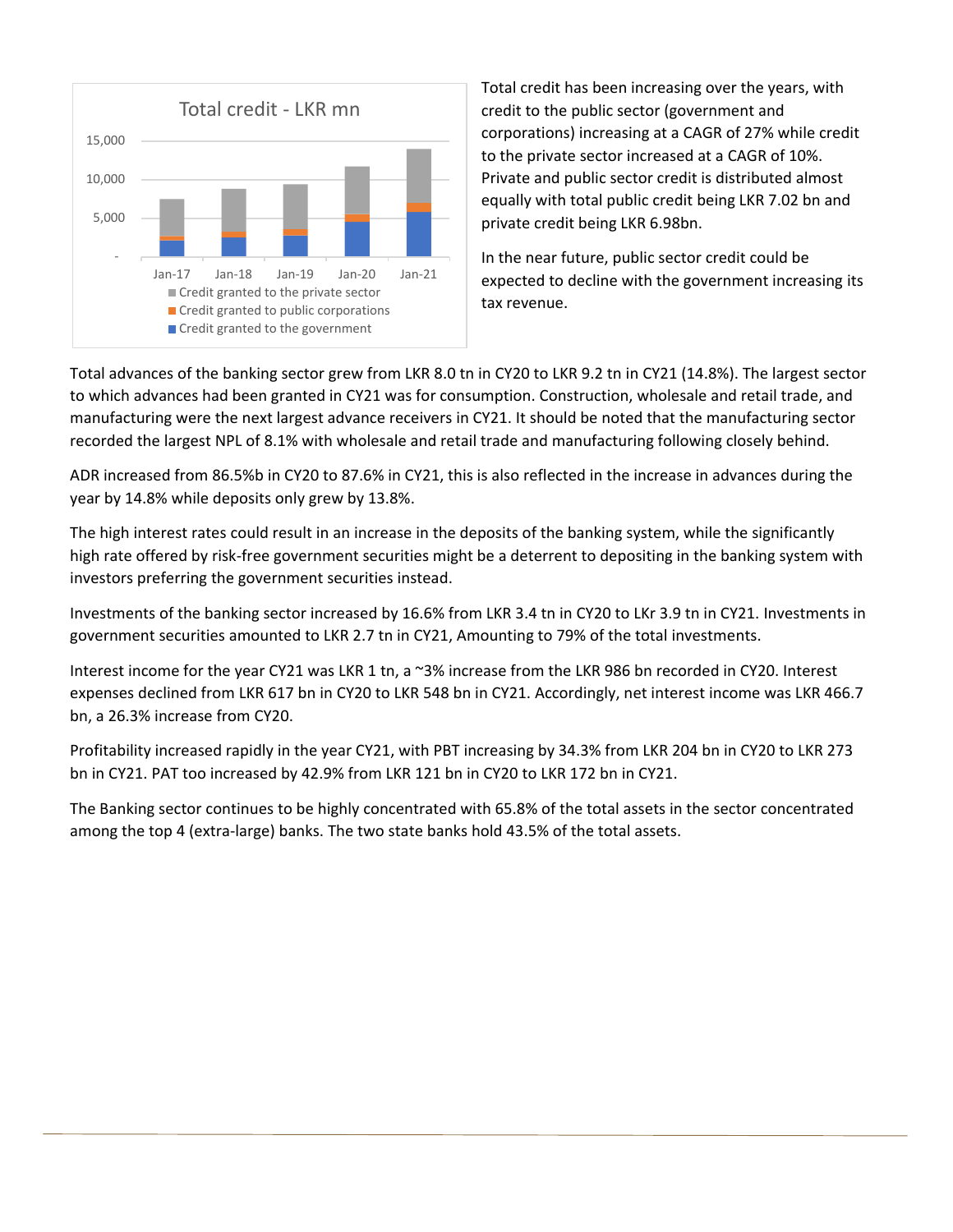

0%

5%

10%

15%

20%

## **Licensed Commercial Banks – 5 years at a glance**

| <b>Assets and Liabilities</b>        |             |             |             |             |             |  |  |  |  |
|--------------------------------------|-------------|-------------|-------------|-------------|-------------|--|--|--|--|
| LKR bn                               | <b>CY17</b> | <b>CY18</b> | <b>CY19</b> | <b>CY20</b> | <b>CY21</b> |  |  |  |  |
| <b>Assets</b>                        |             |             |             |             |             |  |  |  |  |
| <b>Cash and Due from Banks</b>       | 924         | 974         | 934         | 955         | 1,100       |  |  |  |  |
| <b>Investments</b>                   | 2,008       | 2,154       | 2,396       | 3,383       | 3,944       |  |  |  |  |
| <b>Net Loans and Advances</b>        | 5,687       | 6,841       | 7,179       | 8,035       | 9,226       |  |  |  |  |
| <b>Investment Properties</b>         | 3           | 4           | 4           | 4           | 3           |  |  |  |  |
| <b>Fixed Assets</b>                  | 100         | 127         | 136         | 148         | 167         |  |  |  |  |
| <b>Other Assets</b>                  | 204         | 272         | 294         | 304         | 381         |  |  |  |  |
| <b>Total Assets</b>                  | 8,926       | 10,372      | 10,944      | 12,829      | 14,821      |  |  |  |  |
| <b>Liabilities</b>                   |             |             |             |             |             |  |  |  |  |
| <b>Deposits</b>                      | 6,424       | 7,408       | 7,885       | 9,587       | 10,909      |  |  |  |  |
| <b>Time Deposits</b>                 | 3,986       | 4,751       | 5,115       | 5,846       | 6,346       |  |  |  |  |
| Savings Deposits                     | 1,779       | 1,909       | 2,055       | 2,789       | 3,324       |  |  |  |  |
| <b>Current Deposits</b>              | 496         | 544         | 529         | 694         | 889         |  |  |  |  |
| <b>Other Deposits</b>                | 163         | 203         | 186         | 259         | 349         |  |  |  |  |
| <b>LKR Deposits</b>                  | 5,265       | 5,984       | 6,386       | 7,761       | 8,790       |  |  |  |  |
| <b>FCY Deposits</b>                  | 1,159       | 1,424       | 1,498       | 1,826       | 2,119       |  |  |  |  |
| <b>Borrowings</b>                    | 1,342       | 1,571       | 1,537       | 1,587       | 2,054       |  |  |  |  |
| <b>LKR Borrowings</b>                | 491         | 617         | 567         | 704         | 1,383       |  |  |  |  |
| <b>FCY Borrowings</b>                | 852         | 955         | 970         | 883         | 671         |  |  |  |  |
| <b>Other Liabilities</b>             | 366         | 453         | 480         | 504         | 528         |  |  |  |  |
| <b>Total Liabilities</b>             | 8,133       | 9,432       | 9,902       | 11,678      | 13,492      |  |  |  |  |
| <b>Equity Capital &amp; Reserves</b> | 793         | 941         | 1,042       | 1,150       | 1,329       |  |  |  |  |
| <b>Total Liabilities and Equity</b>  | 8,926       | 10,372      | 10,944      | 12,829      | 14,821      |  |  |  |  |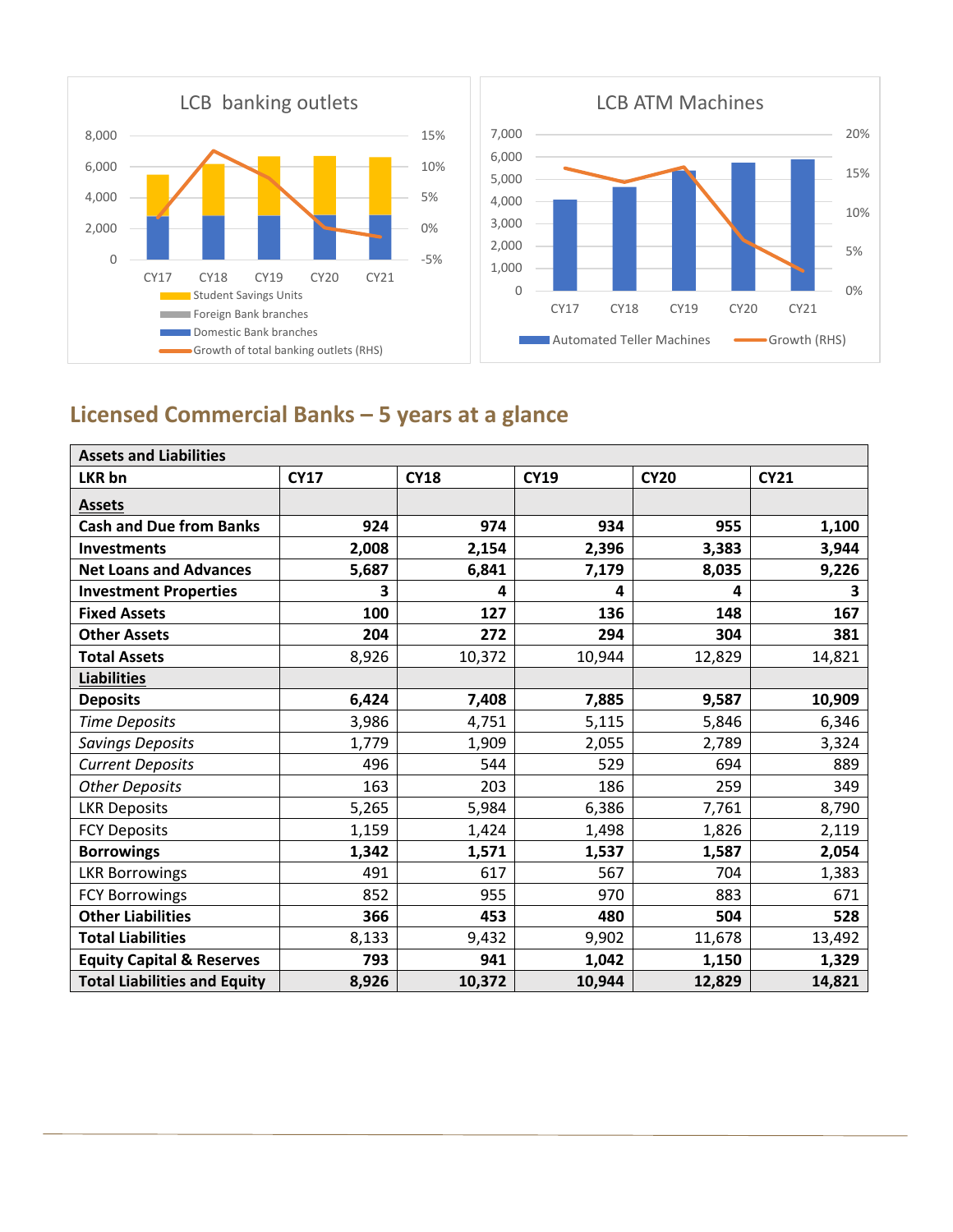

| Loans and advances of the banking system |       |       |       |                  |       |  |  |  |  |  |
|------------------------------------------|-------|-------|-------|------------------|-------|--|--|--|--|--|
| LKR bn                                   | CY17  | CY18  | CY19  | CY <sub>20</sub> | CY21  |  |  |  |  |  |
| <b>Gross Loans and</b>                   | 5,791 | 6,981 | 7,362 | 8,290            | 9,554 |  |  |  |  |  |
| <b>Advances</b>                          |       |       |       |                  |       |  |  |  |  |  |
| Growth                                   | 15.7% | 20.5% | 5.5%  | 12.6%            | 15.3% |  |  |  |  |  |
| <b>Net Loans and Advances</b>            | 5,687 | 6,841 | 7,179 | 8,035            | 9,226 |  |  |  |  |  |
| Growth                                   | 15.8% | 20.3% | 4.9%  | 11.9%            | 14.8% |  |  |  |  |  |
| <b>Gross Non-performing</b>              |       |       |       |                  |       |  |  |  |  |  |
| Advances                                 | 118.3 | 133.3 | 229.2 | 339.5            | 392.8 |  |  |  |  |  |
| <b>Total Loan Loss Provisions</b>        | 95.0  | 103.7 | 140.0 | 183.3            | 254.2 |  |  |  |  |  |
| Net Non-performing                       |       |       |       |                  |       |  |  |  |  |  |
| Advances                                 | 23.3  | 29.6  | 89.2  | 156.2            | 138.7 |  |  |  |  |  |
| <b>Infection</b>                         | 2.3%  | 3.3%  | 4.6%  | 4.7%             | 4.3%  |  |  |  |  |  |
| Coverage ratio                           | 77.8% | 61.1% | 54.0% | 64.7%            | 80.4% |  |  |  |  |  |
| <b>CAR</b>                               | 16.4% | 16.2% | 17.2% | 17.1%            | 16.7% |  |  |  |  |  |
| <b>ADR</b>                               | 90.1% | 94.2% | 93.4% | 86.5%            | 87.6% |  |  |  |  |  |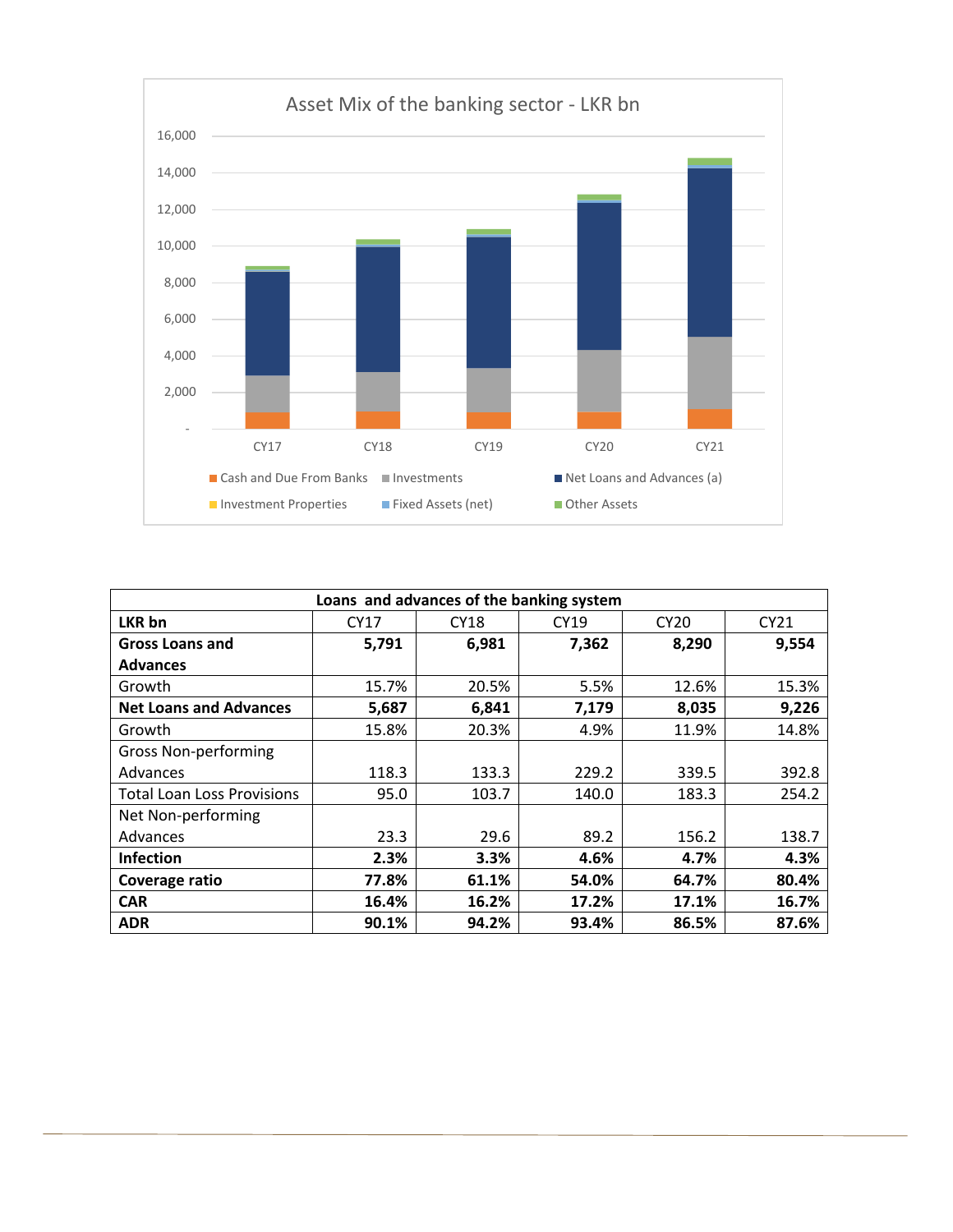|                                  | Segment-wise analysis of advances |                                      |                |                                      |                |       |  |
|----------------------------------|-----------------------------------|--------------------------------------|----------------|--------------------------------------|----------------|-------|--|
|                                  |                                   | <b>CY20</b>                          |                |                                      | CY21           |       |  |
|                                  | Amount -                          |                                      |                | Amount -                             |                |       |  |
|                                  | LKR bn                            | %                                    | NPL %          | LKR bn                               | %              | NPL % |  |
| Consumption                      | 1,664.2                           | 18.3                                 | 4.3            | 1,785.1                              | 17             | 3.1   |  |
| Construction                     | 1,481.9                           | 16.3                                 | 6.4            | 1,608.4                              | 15.3           | 6.2   |  |
| Wholesale & retail trade         | 1,126.8                           | 12.4                                 | 7.4            | 1,373.2                              | 13.1           | 6.5   |  |
| Manufacturing                    | 860.9                             | 9.5                                  | 8.7            | 992.9                                | 9.5            | 8.1   |  |
| Infrastructure development       | 815.6                             | 9                                    | 1.8            | 930.7                                | 8.9            | 1.8   |  |
| Lending to the Ministry of       |                                   |                                      |                |                                      |                |       |  |
| Finance                          | 603.4                             | 6.6                                  |                | 857.5                                | 8.2            |       |  |
| Agriculture, forestry & fishing  | 697.9                             | 7.7                                  | 6.9            | 813.5                                | 7.8            | 6.3   |  |
| <b>Financial services</b>        | 338.2                             | 3.7                                  | 1.2            | 460.7                                | 4.4            | 1.6   |  |
| Lending to overseas entities     | 365.5                             | 4                                    | $\overline{2}$ | 419.2                                | 4              | 3.2   |  |
| Health care, social services &   |                                   |                                      |                |                                      |                |       |  |
| support services                 | 376.7                             | 4.1                                  | 2.8            | 391.9                                | 3.7            | 2.7   |  |
| Tourism                          | 331.2                             | 3.6                                  | 6.8            | 358.2                                | 3.4            | 5.6   |  |
| Transportation & storage         | 200.6                             | 2.2                                  | 3.9            | 206                                  | $\overline{2}$ | 6.1   |  |
| Professional, scientific &       |                                   |                                      |                |                                      |                |       |  |
| technical activities             | 115.2                             | 1.3                                  | 3.1            | 142.9                                | 1.4            | 3     |  |
| Information technology and       |                                   |                                      |                |                                      |                |       |  |
| communication services           | 53                                | 0.6                                  | 5              | 73.2                                 | 0.7            | 5.9   |  |
| Education                        | 48.1                              | 0.5                                  | 3.3            | 54.6                                 | 0.5            | 2.9   |  |
| Arts, entertainment & recreation | 12.3                              | 0.1                                  | 6.4            | 11.8                                 | 0.1            | 4.5   |  |
| <b>Total Loans</b>               | #9,091.5                          | 100.00                               | 4.9            | *10,479.7                            | 100            | 4.5   |  |
|                                  |                                   | #includes LKR 781.3 bn assets of the |                | *includes LKR 898.9 bn assets of the |                |       |  |
|                                  |                                   | licensed specialised banks           |                | licensed specialised banks           |                |       |  |

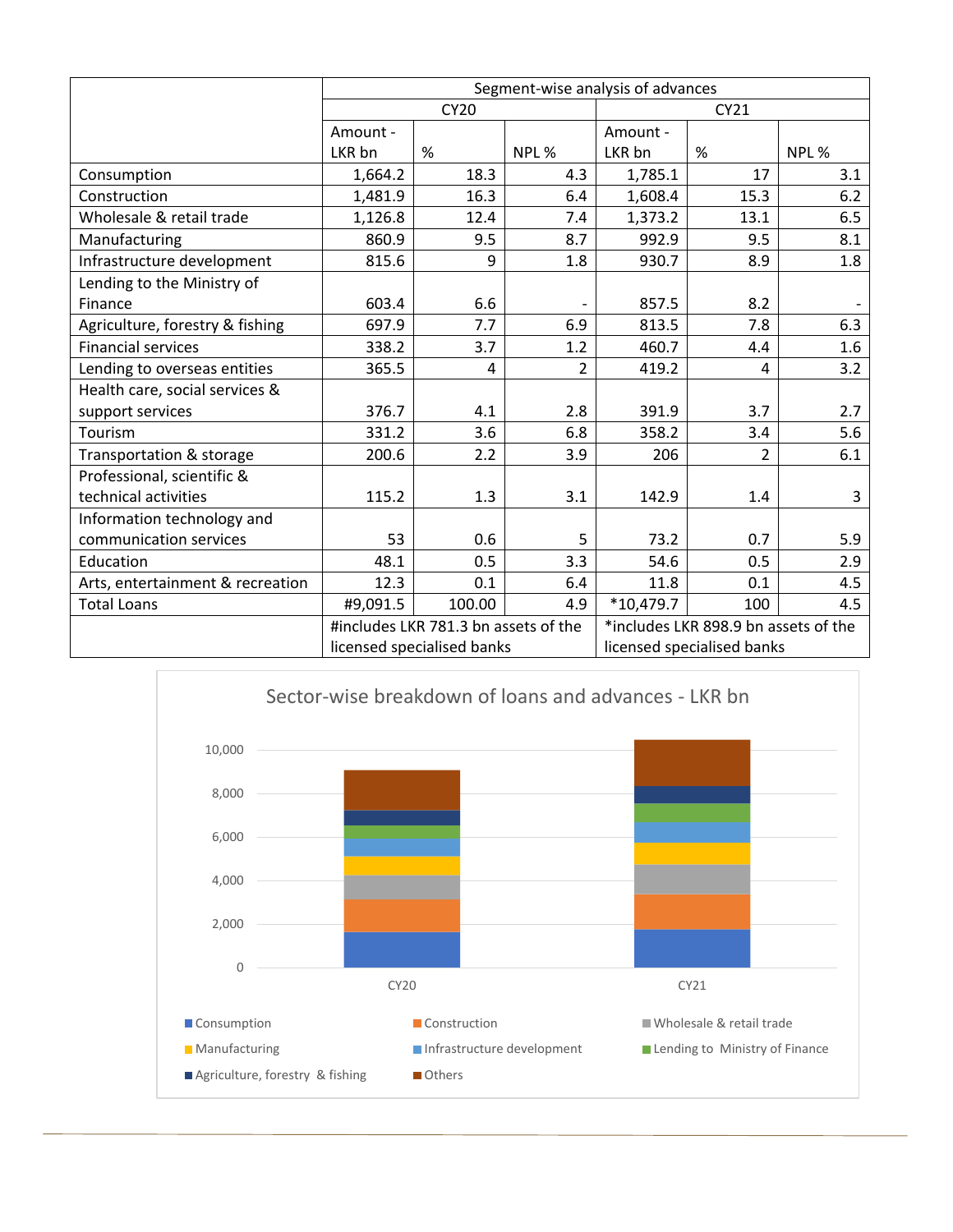|               |             | LKR bn                                | <b>Total Advances</b> |             |             | <b>NPL ratio</b> |             |             | <b>ADR</b> ratio |             |             |             |                   |
|---------------|-------------|---------------------------------------|-----------------------|-------------|-------------|------------------|-------------|-------------|------------------|-------------|-------------|-------------|-------------------|
|               |             | <b>Bank</b>                           | <b>CY19</b>           | <b>CY20</b> | <b>CY21</b> | <b>1QCY22</b>    | <b>CY19</b> | <b>CY20</b> | <b>CY21</b>      | <b>CY19</b> | <b>CY20</b> | <b>CY21</b> | 1Q<br><b>CY22</b> |
| State banks   |             | <b>Bank of</b><br>Ceylon              | 1,649                 | 2,115       | 2,577       | 2,431            | 4.8         | 4.8         | 4.9              | 82.2        | 85.5        | 89.9        | 84.2              |
|               | banks       | <b>People's Bank</b>                  | 1,384                 | 1,723       | 1,937       | 1,967            | 3.3         | 3.3         | 3.2              | 92.8        | 93.9        | 93.5        | 89.3              |
|               | Extra large | <b>Commercial</b><br><b>Bank</b>      | 920                   | 949         | 1,079       | 1,208            | 5.0         | 5.1         | 4.6              | 87.4        | 74.9        | 74.8        | 70.8              |
|               |             | <b>Hatton</b><br><b>National Bank</b> | 772                   | 815         | 929         | 1,011            | 5.9         | 4.3         | 3.4              | 95.3        | 84.2        | 86.4        | 83.1              |
|               |             | <b>Total/Average</b>                  | 4,725                 | 5,602       | 6,521       | 6,617            | 4.6         | 4.3         | 4.1              | 88.2        | 85.6        | 87.5        | 82.6              |
|               | banks       | <b>Sampath Bank</b>                   | 720                   | 759         | 813         | 883              | 6.4         | 6.3         | 5.1              | 100.3       | 85.7        | 83.1        | 84.1              |
| Private banks | Large       | <b>NDB</b>                            | 409                   | 444         | 526         | 580              | 4.8         | 5.4         | 4.7              | 101.0       | 90.5        | 95.3        | 96.7              |
|               |             | <b>Total/Average</b>                  | 1,129                 | 1,202       | 1,339       | 1,463            | 5.8         | 6.0         | 4.9              | 100.6       | 87.4        | 87.5        | 88.7              |
|               | banks       | Seylan Bank                           | 390                   | 409         | 466         | 488              | 5.8         | 6.4         | 5.9              | 97.3        | 93.0        | 95.3        | 94.7              |
|               |             | <b>DFCC Bank</b>                      | 285                   | 317         | 385         | 415              | 4.9         | 5.6         | 5.6              | 115.1       | 102.3       | 120.4       | 119.0             |
|               | Medium      | <b>Nations Trust</b><br><b>Bank</b>   | 234                   | 219         | 259         | 289              | 4.9         | 7.2         | 4.9              | 103.3       | 91.2        | 96.7        | 98.1              |
|               |             | <b>Total/Average</b>                  | 910                   | 946         | 1,110       | 1,192            | 5.2         | 6.3         | 5.6              | 103.9       | 95.5        | 103.1       | 102.9             |
|               |             | Pan Asia                              | 118                   | 131         | 151         | 160              | 6.3         | 6.7         | 6.5              | 95.9        | 92.7        | 102.9       | 102.4             |
|               | <u>ୁ</u>    | <b>Union Bank</b>                     | 79                    | 70          | 71          | 78               | 5.0         | 6.1         | 5.7              | 103.6       | 85.0        | 84.6        | 86.0              |
|               | Small ban   | Amana Bank*                           | 59                    | 64          | 78          | 89               | 3.7         | 4.0         | 3.1              | 82.4        | 76.9        | 81.3        | 84.2              |
|               |             | <b>Cargills Bank</b>                  | 29                    | 32          | 44          | 47               | 12.8        | 14.4        | 9.3              | 115.3       | 99.2        | 108.7       | 113.8             |
|               |             | <b>Total/Average</b>                  | 285                   | 297         | 343         | 374              | 6.1         | 6.8         | 5.9              | 96.3        | 87.5        | 93.7        | 94.9              |
|               |             | *Islamic banking                      |                       |             |             |                  |             |             |                  |             |             |             |                   |

| Extra-large banks | Market share (on deposits) >10%        |
|-------------------|----------------------------------------|
| Large banks       | Market share (on deposits) > 5%, < 10% |
| Medium banks      | Market share (on deposits) >2%, <5%    |
| Small banks       | Market share (on deposits) <2%         |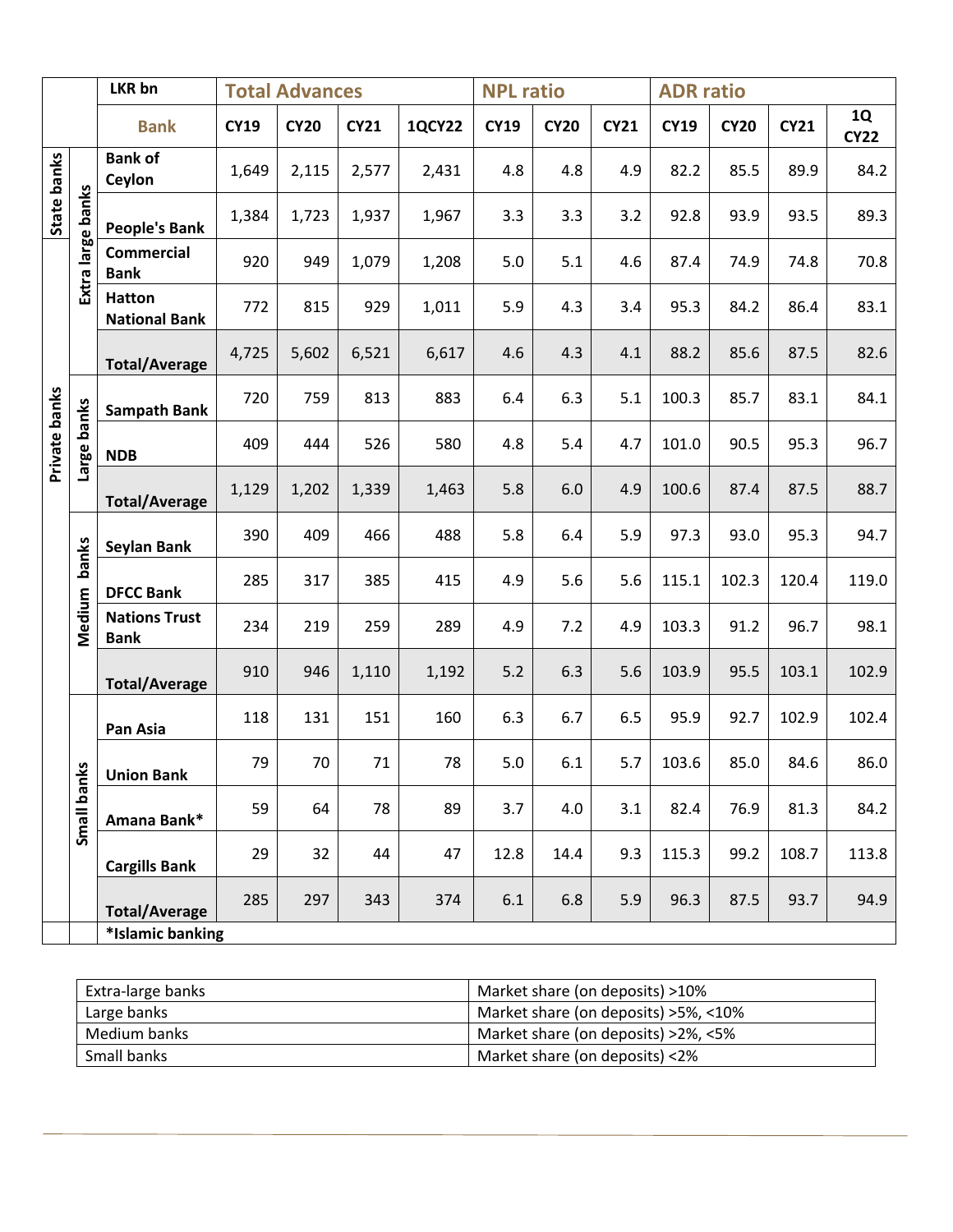|                |                        | <b>Bank</b>                           |             |             | <b>Total CAR %</b> |               |
|----------------|------------------------|---------------------------------------|-------------|-------------|--------------------|---------------|
|                |                        |                                       | <b>CY19</b> | <b>CY20</b> | <b>CY21</b>        | <b>1QCY22</b> |
|                |                        | <b>Bank of Ceylon</b>                 | 15.60       | 14.90       | 16.80              | 14.9          |
| State<br>banks |                        | <b>People's Bank</b>                  | 14.66       | 15.47       | 17.83              | 15.72         |
|                | Extra large banks      | <b>Commercial</b><br><b>Bank</b>      | 16.15       | 16.81       | 15.65              | 13.01         |
|                |                        | <b>Hatton National</b><br><b>Bank</b> | 18.28       | 17.98       | 18.16              | 15.59         |
|                | Large<br>banks         | <b>Sampath Bank</b>                   | 18.12       | 16.41       | 17.02              | 14.20         |
| Private banks  |                        | <b>NDB</b>                            | 13.43       | 14.30       | 15.40              | 13.36         |
|                |                        | <b>Seylan Bank</b>                    | 14.84       | 14.30       | 14.11              | 12.78         |
|                | <b>Medium</b><br>banks | <b>DFCC Bank</b>                      | 15.78       | 15.75       | 13.00              | 12.25         |
|                |                        | <b>Nations Trust</b><br><b>Bank</b>   | 17.64       | 17.98       | 17.46              | 14.08         |
|                |                        | Pan Asia                              | 14.31       | 15.74       | 15.97              | 15.06         |
|                | Small<br>banks         | <b>Union Bank</b>                     | 16.75       | 16.95       | 16.47              | 14.45         |
|                |                        | Amana Bank                            | 16.90       | 17.40       | 15.70              | 14.40         |
|                |                        | <b>Cargills Bank</b>                  | 26.87       | 21.28       | 23.47              | 22.11         |

| Deposits of the banking sector |                                                                         |        |         |        |        |  |  |  |  |  |
|--------------------------------|-------------------------------------------------------------------------|--------|---------|--------|--------|--|--|--|--|--|
|                                | <b>CY21</b><br><b>CY17</b><br><b>CY18</b><br><b>CY19</b><br><b>CY20</b> |        |         |        |        |  |  |  |  |  |
| Deposits - LKR bn              | 6,424                                                                   | 7,408  | 7,885   | 9,587  | 10,909 |  |  |  |  |  |
| growth                         | 17.9%                                                                   | 15.3%  | 6.4%    | 21.6%  | 13.8%  |  |  |  |  |  |
| LKR depreciation               | 2.3%                                                                    | 19.2%  | $-0.8%$ | 2.1%   | 8.1%   |  |  |  |  |  |
| GDP                            | 13,328                                                                  | 14,291 | 14,997  | 15,027 | 16,809 |  |  |  |  |  |
| Deposits to GDP                |                                                                         |        |         |        |        |  |  |  |  |  |
| ratio                          | 48.2%                                                                   | 51.8%  | 52.6%   | 63.8%  | 64.9%  |  |  |  |  |  |
|                                |                                                                         |        |         |        |        |  |  |  |  |  |
| <b>LKR Deposits</b>            | 5,265                                                                   | 5,984  | 6,386   | 7,761  | 8,790  |  |  |  |  |  |
| <b>Time Deposits</b>           | 3,261                                                                   | 3,864  | 4,137   | 4,657  | 4,985  |  |  |  |  |  |
| Savings Deposits               | 1,480                                                                   | 1,572  | 1,715   | 2,387  | 2,856  |  |  |  |  |  |
| <b>Current Deposits</b>        | 389                                                                     | 387    | 390     | 525    | 692    |  |  |  |  |  |
| <b>Other Deposits</b>          | 136                                                                     | 161    | 144     | 192    | 257    |  |  |  |  |  |
| <b>FCY Deposits</b>            | 1,159                                                                   | 1,424  | 1,498   | 1,826  | 2,119  |  |  |  |  |  |
| <b>Time Deposits</b>           | 725                                                                     | 888    | 977     | 1,189  | 1,361  |  |  |  |  |  |
| <b>Savings Deposits</b>        | 299                                                                     | 337    | 340     | 402    | 469    |  |  |  |  |  |
| <b>Current Deposits</b>        | 107                                                                     | 157    | 139     | 169    | 198    |  |  |  |  |  |
| <b>Other Deposits</b>          | 28                                                                      | 42     | 42      | 67     | 92     |  |  |  |  |  |
| CASA ratio                     | 35.4%                                                                   | 33.1%  | 32.8%   | 36.3%  | 38.6%  |  |  |  |  |  |

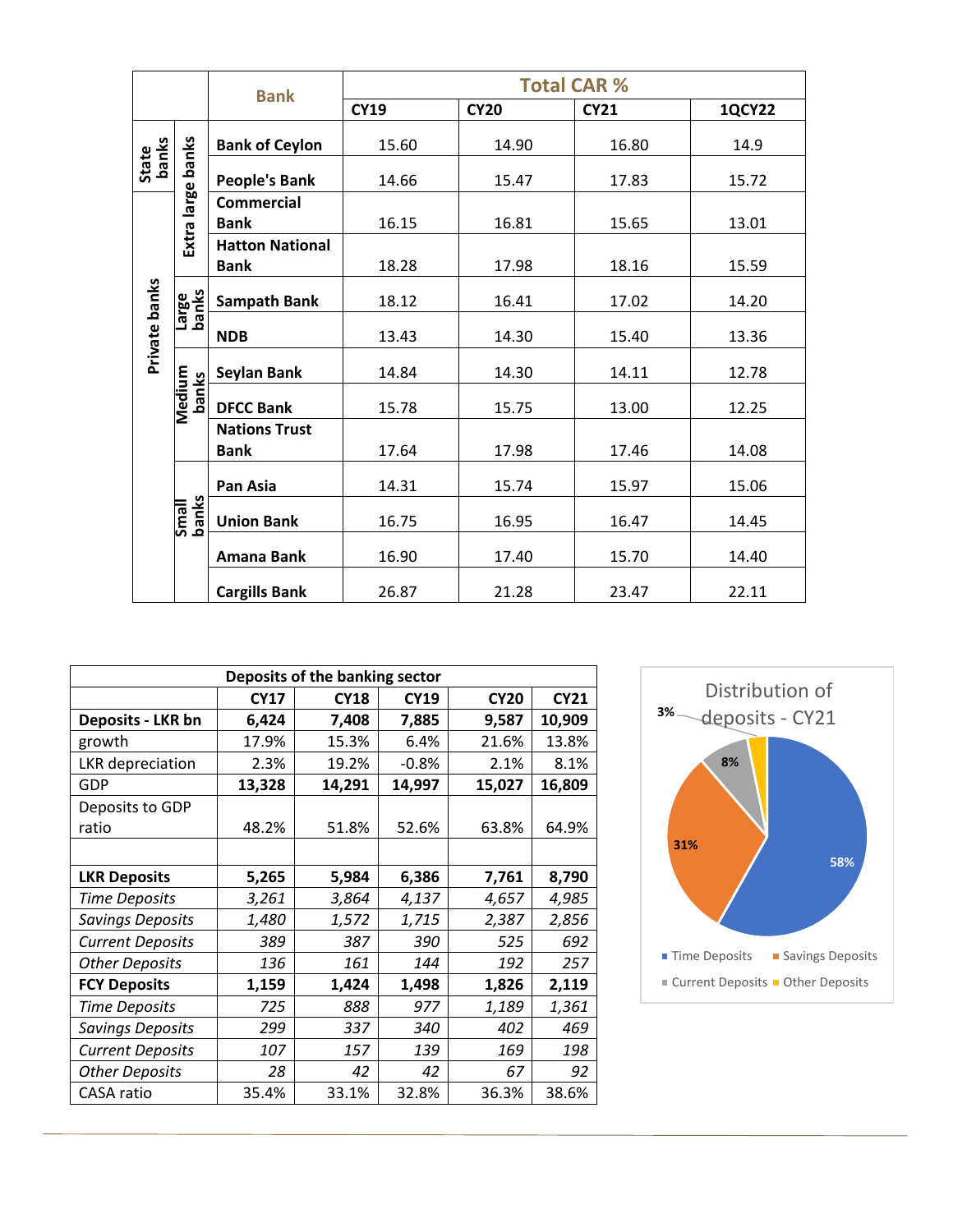



|                    |                   | <b>LKR</b> bn                         |             |             | <b>Total deposits</b> |               | Growth in<br>deposits | <b>Market</b><br>share | <b>CASA</b><br>ratio | <b>CASA</b><br>ratio |
|--------------------|-------------------|---------------------------------------|-------------|-------------|-----------------------|---------------|-----------------------|------------------------|----------------------|----------------------|
|                    |                   | <b>Bank</b>                           | <b>CY19</b> | <b>CY20</b> | <b>CY21</b>           | <b>1QCY22</b> | <b>CY21</b>           | <b>CY21</b>            | <b>CY21</b>          | <b>1QCY22</b>        |
| <b>State banks</b> |                   | <b>Bank of Ceylon</b>                 | 2,005.21    | 2,474.76    | 2,866.89              | 3,127.71      | 15.8%                 | 27.5%                  | 35.7%                | 33.9%                |
|                    |                   | <b>People's Bank</b>                  | 1,491.39    | 1,835.10    | 2,071.53              | 2,201.19      | 12.9%                 | 19.9%                  | 40.9%                | 39.7%                |
|                    | Extra large banks | <b>Commercial</b><br><b>Bank</b>      | 1,053.31    | 1,265.97    | 1,443.09              | 1,660.68      | 14.0%                 | 13.8%                  | 47.8%                | 48.4%                |
|                    |                   | <b>Hatton National</b><br><b>Bank</b> | 810.04      | 967.82      | 1,075.71              | 1,216.53      | 11.1%                 | 10.3%                  | 41.0%                | 40.4%                |
| Private banks      |                   | <b>Total</b>                          | 5,359.94    | 6,543.64    | 7,457.23              | 8,251.91      | 14.0%                 | 71.5%                  | 40.2%                | 39.4%                |
|                    | Large banks       | <b>Sampath Bank</b>                   | 717.25      | 885.72      | 977.95                | 1,049.35      | 10.4%                 | 9.4%                   | 45.7%                | 46.0%                |
|                    |                   | <b>NDB</b>                            | 409.22      | 443.54      | 526.14                | 580.02        | 12.6%                 | 5.3%                   | 26.8%                | 28.0%                |
|                    |                   | <b>Total</b>                          | 1,122.30    | 1,376.00    | 1,529.99              | 1,649.43      | 11.2%                 | 14.7%                  | 38.9%                | 39.5%                |
|                    |                   | Seylan Bank                           | 400.73      | 440.30      | 488.65                | 515.64        | 11.0%                 | 4.7%                   | 35.4%                | 34.2%                |
|                    | banks             | <b>DFCC Bank</b>                      | 247.79      | 310.03      | 319.86                | 348.55        | 3.2%                  | 3.1%                   | 30.8%                | 32.9%                |
|                    | Medium            | <b>Nations Trust</b><br><b>Bank</b>   | 226.88      | 240.58      | 267.99                | 294.75        | 11.4%                 | 2.6%                   | 39.9%                | 40.9%                |
|                    |                   | <b>Total</b>                          | 875.40      | 990.91      | 1,076.51              | 1,158.93      | 8.6%                  | 10.3%                  | 35.2%                | 35.5%                |
|                    |                   | Pan Asia                              | 122.54      | 141.08      | 146.43                | 155.93        | 3.8%                  | 1.4%                   | 28.9%                | 28.2%                |
|                    |                   | <b>Union Bank</b>                     | 76.53       | 82.38       | 83.42                 | 91.23         | 1.3%                  | 0.8%                   | 30.1%                | 30.4%                |
|                    | Small banks       | Amana Bank                            | 71.61       | 83.55       | 96.16                 | 105.98        | 15.1%                 | 0.9%                   | 45.7%                | 46.6%                |
|                    |                   | <b>Cargills Bank</b>                  | 25.04       | 32.00       | 40.18                 | 41.71         | 25.6%                 | 0.4%                   | 28.2%                | 25.3%                |
|                    |                   | <b>Total</b>                          | 295.73      | 339.02      | 366.19                | 394.85        | 8.0%                  | 3.5%                   | 33.5%                | 33.4%                |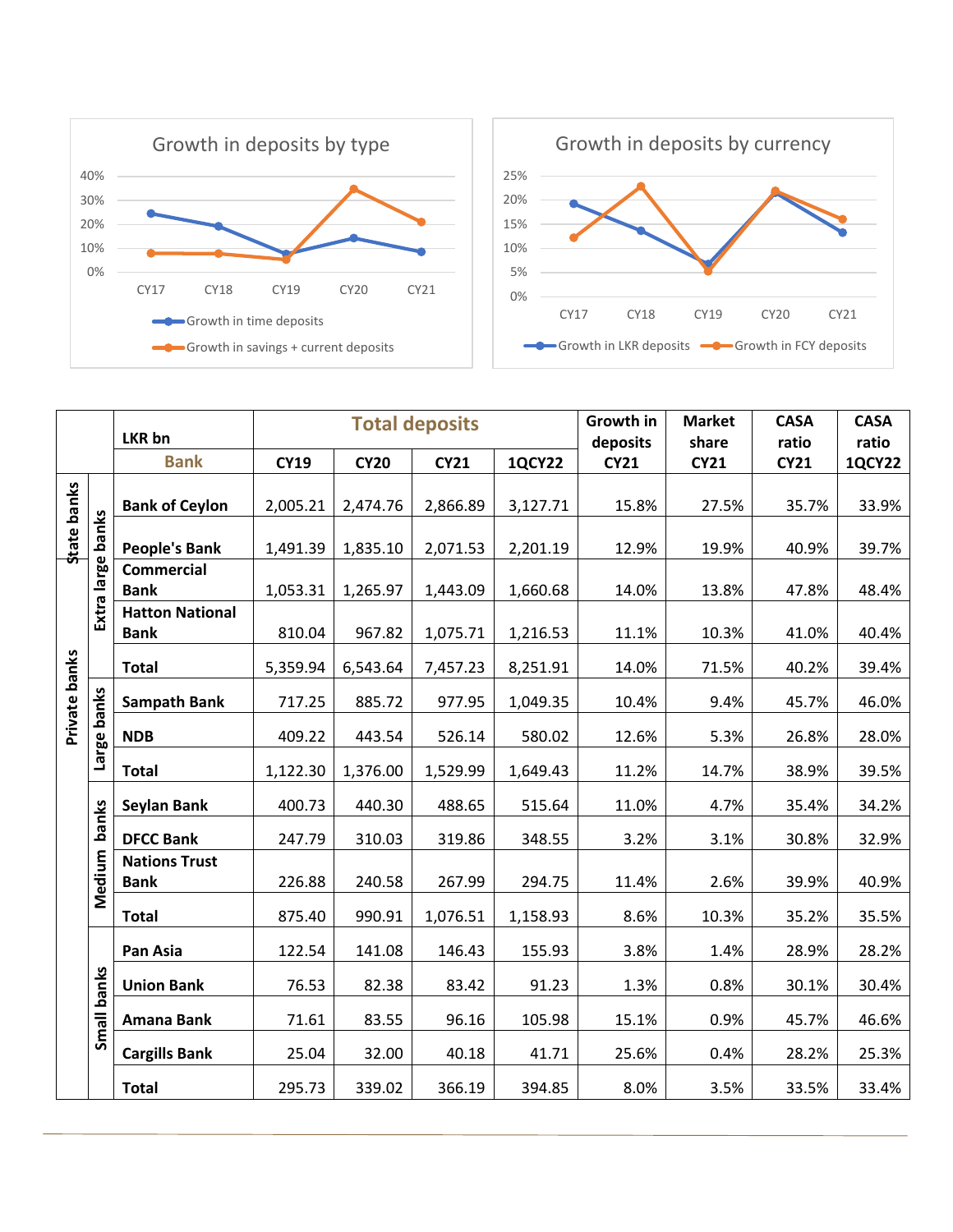

| Profitability                                  |             |             |             |             |             |  |  |
|------------------------------------------------|-------------|-------------|-------------|-------------|-------------|--|--|
| LKR bn                                         | <b>CY17</b> | <b>CY18</b> | <b>CY19</b> | <b>CY20</b> | <b>CY21</b> |  |  |
| <b>Total Income</b>                            | 939         | 1,089       | 1,163       | 1,121       | 1,177       |  |  |
| Interest Income                                | 826         | 948         | 1,036       | 986         | 1,015       |  |  |
| Growth                                         | 29.6%       | 14.7%       | 9.3%        | $-4.9%$     | 2.9%        |  |  |
| <b>Interest Expenses</b>                       | 526         | 596         | 658         | 617         | 548         |  |  |
| Growth                                         | 40.6%       | 13.4%       | 10.5%       | $-6.3%$     | $-11.1%$    |  |  |
| Net Interest Income                            | 301         | 352         | 378         | 370         | 467         |  |  |
| Growth                                         | 14.0%       | 17.1%       | 7.3%        | $-2.3%$     | 26.3%       |  |  |
| <b>Provision for Bad and Doubtful Debts</b>    | 19          | 39          | 56          | 79          | 86          |  |  |
| and Loan Write-offs (net)                      |             |             |             |             |             |  |  |
| <b>Operating Profit Before VAT &amp; Taxes</b> | 215         | 231         | 216         | 204         | 273         |  |  |
| Growth                                         | 20.6%       | 7.6%        | $-6.7%$     | $-5.5%$     | 34.3%       |  |  |
| <b>Operating Profits After Tax</b>             | 126         | 119         | 105         | 121         | 172         |  |  |
| Growth                                         | 19.7%       | $-4.8%$     | $-12.3%$    | 15.0%       | 42.9%       |  |  |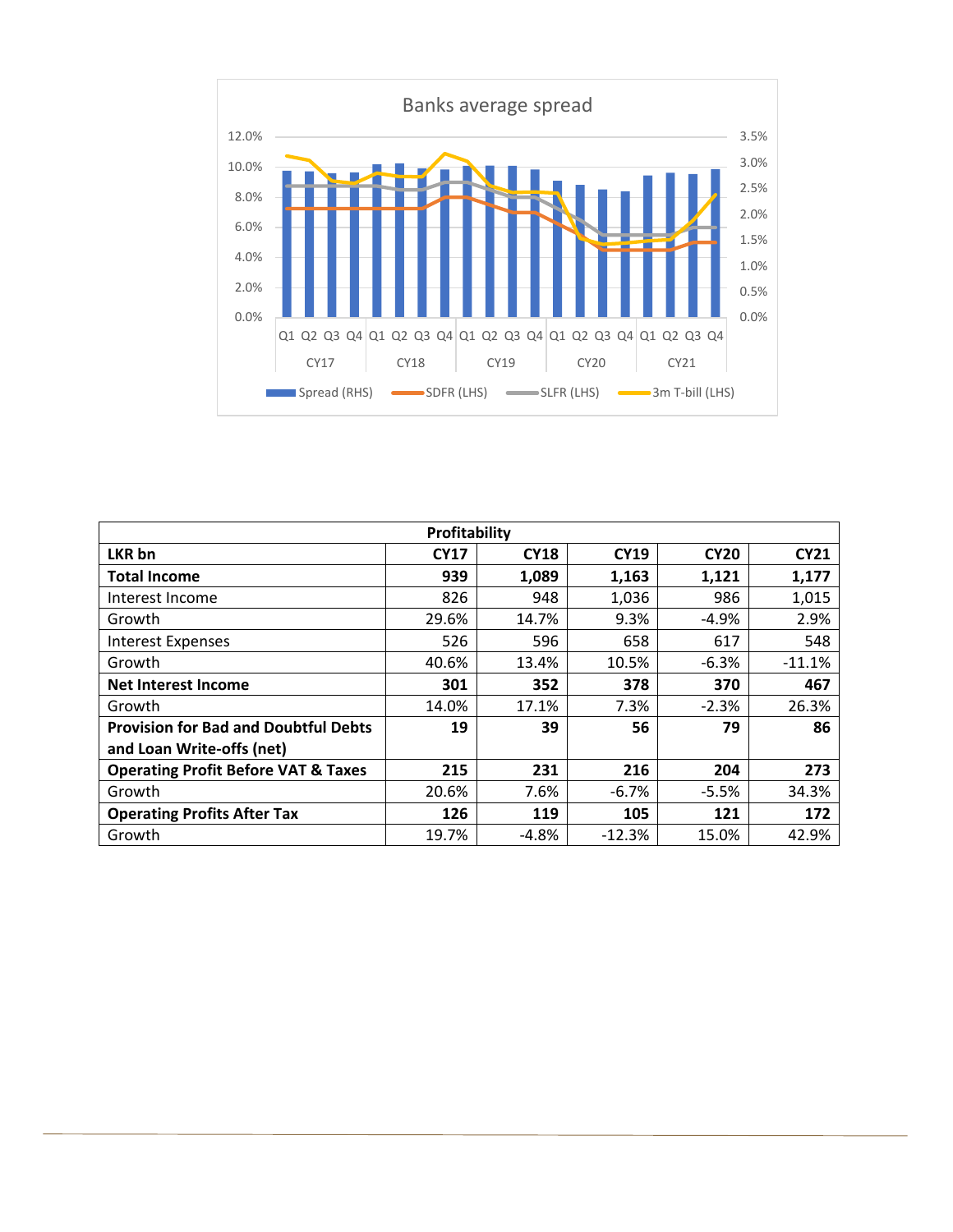



|                    | <b>Bank</b> |                      | PBT-LKR bn  |             |             |               | <b>PAT-LKR bn</b> |             |             |               | <b>ROE (%)</b> |             |             |
|--------------------|-------------|----------------------|-------------|-------------|-------------|---------------|-------------------|-------------|-------------|---------------|----------------|-------------|-------------|
|                    |             |                      | <b>CY19</b> | <b>CY20</b> | <b>CY21</b> | <b>1QCY22</b> | <b>CY19</b>       | <b>CY20</b> | <b>CY21</b> | <b>1QCY22</b> | <b>CY19</b>    | <b>CY20</b> | <b>CY21</b> |
|                    |             | <b>Bank of</b>       |             |             |             |               |                   |             |             |               |                |             |             |
| <b>State banks</b> |             | Ceylon               | 29.69       | 23.55       | 43.19       | 8.88          | 23.10             | 17.77       | 37.59       | 5.46          | 16.23          | 11.34       | 18.72       |
|                    |             |                      |             |             |             |               |                   |             |             |               |                |             |             |
|                    | banks       | <b>People's Bank</b> | 19.67       | 21.23       | 30.39       | 8.09          | 12.93             | 14.17       | 23.72       | 5.51          | 13.61          | 13.90       | 17.43       |
|                    | large       | <b>Commercial</b>    |             |             |             |               |                   |             |             |               |                |             |             |
|                    |             | <b>Bank</b>          | 22.34       | 23.51       | 32.00       | 16.41         | 17.03             | 16.37       | 23.61       | 11.77         | 12.79          | 10.42       | 14.32       |
|                    | Extra       | <b>Hatton</b>        |             |             |             |               |                   |             |             |               |                |             |             |
|                    |             | <b>National Bank</b> | 26.37       | 18.95       | 34.32       | 5.94          | 14.03             | 11.46       | 17.30       | 4.81          | 11.01          | 8.55        | 11.38       |
|                    |             | <b>Total</b>         | 100.08      | 87.24       | 139.90      | 39.31         | 67.08             | 59.78       | 102.22      | 27.57         |                |             |             |
| Private banks      |             | Sampath              |             |             |             |               |                   |             |             |               |                |             |             |
|                    | banks       | <b>Bank</b>          | 15.50       | 11.17       | 16.83       | 6.45          | 11.15             | 8.03        | 12.46       | 4.71          | 10.62          | 7.46        | 10.49       |
|                    |             |                      |             |             |             |               |                   |             |             |               |                |             |             |
|                    | Large       | <b>NDB</b>           | 10.05       | 9.21        | 10.31       | 0.67          | 5.11              | 5.53        | 6.36        | 0.61          | 12.95          | 12.35       | 10.80       |
|                    |             | <b>Total</b>         | 25.55       | 20.38       | 27.14       | 7.12          | 16.26             | 13.56       | 18.82       | 5.32          |                |             |             |
|                    |             |                      |             |             |             |               |                   |             |             |               |                |             |             |
|                    | banks       | Seylan Bank          | 5.10        | 4.11        | 6.03        | 1.47          | 3.68              | 3.01        | 4.58        | 1.05          | 8.25           | 6.15        | 8.80        |
|                    |             | <b>DFCC Bank</b>     | 3.31        | 3.94        | 4.86        | 0.14          | 2.21              | 2.75        | 3.55        | 0.37          | 4.66           | 5.56        | 7.24        |
|                    | Medium      | <b>Nations Trust</b> |             |             |             |               |                   |             |             |               |                |             |             |
|                    |             | <b>Bank</b>          | 8.11        | 7.23        | 10.08       | 1.94          | 3.45              | 3.80        | 6.41        | 1.50          | 1.06           | 11.23       | 16.62       |
|                    |             | <b>Total</b>         | 16.52       | 15.28       | 20.96       | 3.55          | 9.35              | 9.55        | 14.54       | 2.93          |                |             |             |
|                    |             | Pan Asia             | 2.31        | 2.84        | 4.03        | 0.31          | 1.75              | 2.05        | 3.08        | 0.22          | 13.13          | 13.30       | 16.59       |
|                    |             | <b>Union Bank</b>    | 1.19        | 0.94        | 0.98        | 0.32          | 0.71              | 0.58        | 0.76        | 0.20          | 4.06           | 3.19        | 4.27        |
|                    |             | Amana Bank           | 0.84        | 0.76        | 1.08        | 0.39          | 0.46              | 0.46        | 0.82        | 0.25          | 3.89           | 3.72        | 6.05        |
|                    | Small banks |                      |             |             |             |               |                   |             |             |               |                |             |             |
|                    |             | <b>Cargills Bank</b> | (0.89)      | (0.89)      | (0.26)      | (0.07)        | (0.67)            | (0.74)      | (0.28)      | (0.06)        | (6.39)         | (7.64)      | (2.97)      |
|                    |             | <b>Total</b>         | 3.46        | 3.65        | 5.83        | 0.95          | 2.26              | 2.34        | 4.39        | 0.61          |                |             |             |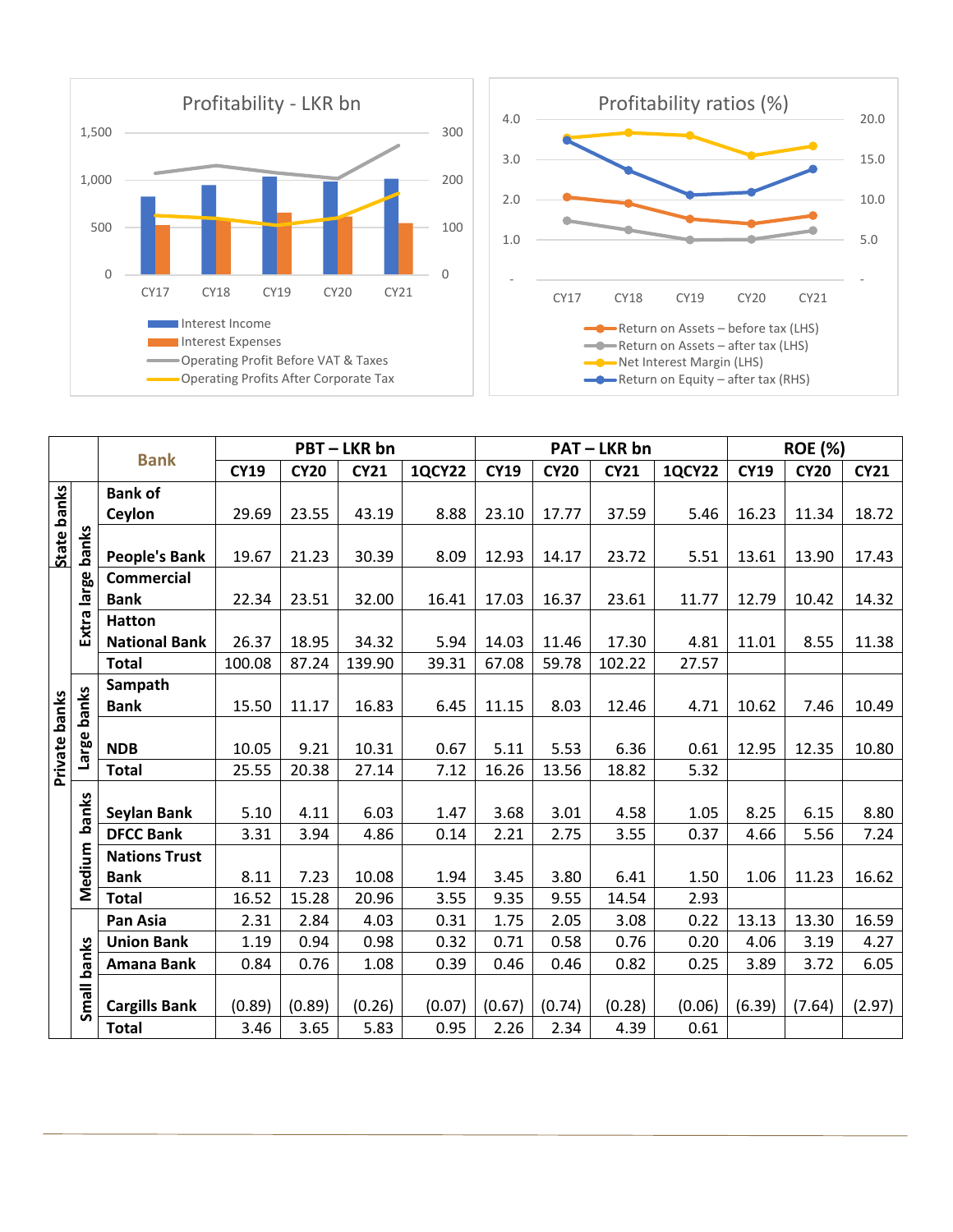| <b>Financial Ratios %</b>                    | <b>CY17</b> | <b>CY18</b> | <b>CY19</b> | <b>CY20</b> | <b>CY21</b> |
|----------------------------------------------|-------------|-------------|-------------|-------------|-------------|
| <b>Capital Adequacy</b>                      |             |             |             |             |             |
| Core Capital (Tier 1 Capital) Adequacy Ratio | 13.4        | 13.0        | 13.0        | 13.1        | 13.2        |
| <b>Total Capital Adequacy Ratio</b>          | 16.4        | 16.2        | 16.6        | 16.7        | 16.7        |
| Net Non-performing Advances to Capital       |             |             |             |             |             |
| Ratio                                        | 7.5         | 13.2        | 18.3        | 15.5        | 9.9         |
|                                              |             |             |             |             |             |
| <b>Assets Quality</b>                        |             |             |             |             |             |
| Gross Non-performing Advances Ratio          | 2.3         | 3.3         | 4.6         | 4.7         | 4.3         |
| Net Non-performing Advances Ratio            | 1.0         | 1.8         | 2.6         | 2.2         | 1.4         |
| Specific Provisions to Net Non-performing    |             |             |             |             |             |
| Loans Ratio                                  | 55.4        | 45.9        | 43.8        | 54.6        | 67.9        |
|                                              |             |             |             |             |             |
| Profitability                                |             |             |             |             |             |
| Return on Assets (ROA) Before Tax            | 2.1         | 1.9         | 1.5         | 1.4         | 1.6         |
| Return on Assets (ROA) After Tax             | 1.5         | 1.2         | 1.0         | 1.0         | 1.2         |
| Return on Equity (ROE)                       | 17.4        | 13.7        | 10.6        | 10.9        | 13.8        |
| <b>Efficiency Ratio</b>                      | 45.2        | 48.5        | 51.8        | 51.7        | 48.2        |
| <b>Staff Cost to Operating Expenses</b>      | 45.4        | 42.7        | 43.1        | 45.2        | 43.6        |
| <b>Interest Margin</b>                       | 3.5         | 3.7         | 3.6         | 3.1         | 3.3         |
|                                              |             |             |             |             |             |
| <b>Liquidity Indicators</b>                  |             |             |             |             |             |
| Liquid Assets Ratio                          | 27.2        | 25.0        | 27.8        | 33.8        | 30.9        |
| Credit to Deposit Ratio                      | 90.1        | 94.2        | 93.4        | 87.5        | 87.6        |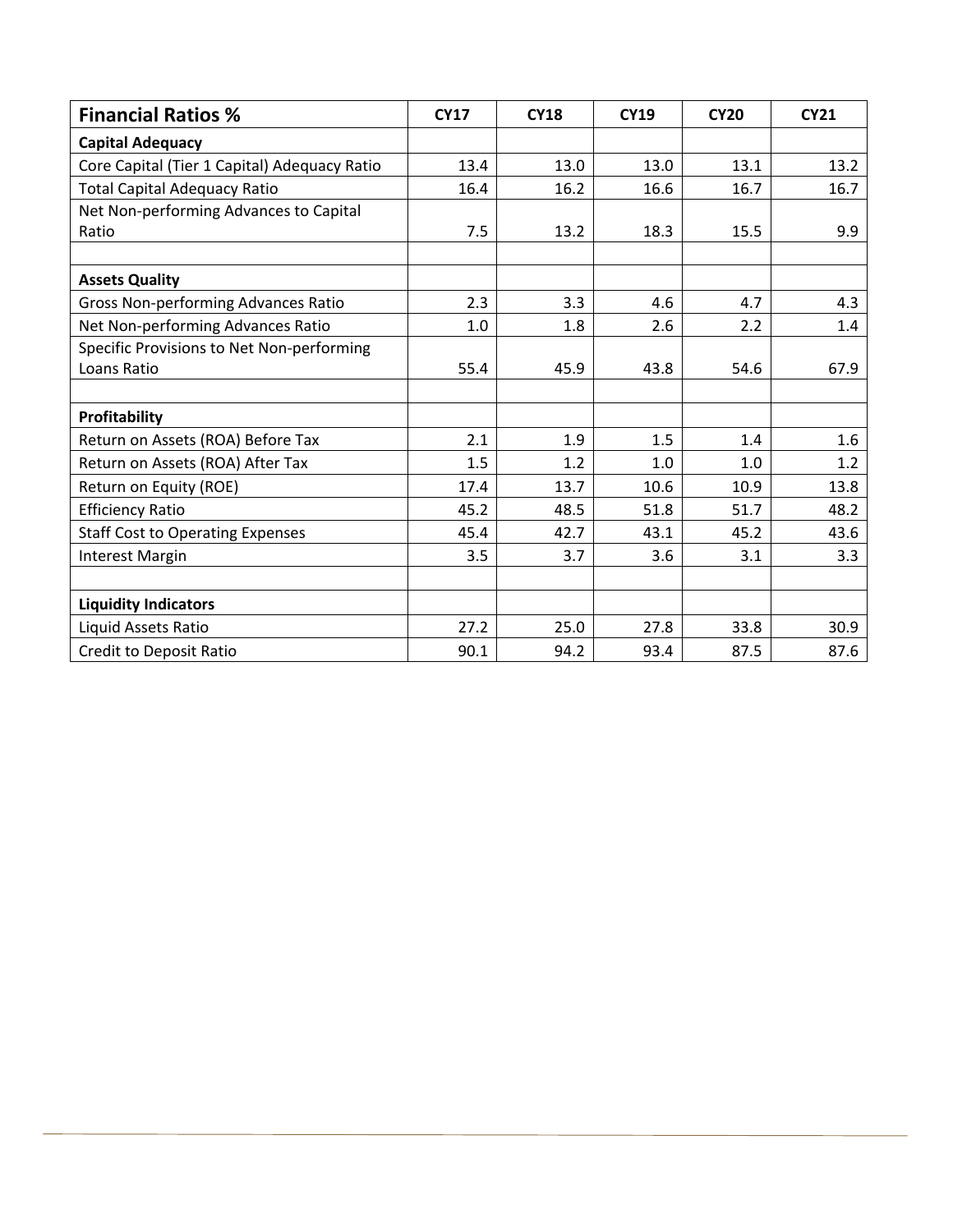



|                  | <b>Bank</b>                    | <b>Credit Rating</b>                    | Outlook                     | Agency      |
|------------------|--------------------------------|-----------------------------------------|-----------------------------|-------------|
|                  | Bank of Ceylon                 | AAA/AA-                                 | RW - Negative/RW - Negative | ICRA/Fitch  |
| State<br>banks   | People's Bank                  | AAA/AA-                                 | RW - Negative/RW - Negative | ICRA/Fitch  |
|                  | <b>Commercial Bank</b>         | AA-                                     | <b>RWN - Negative</b>       | Fitch       |
|                  | <b>Hatton National Bank</b>    | AA-                                     | <b>RWN - Negative</b>       | Fitch       |
|                  | Sampath Bank                   | AA-                                     | <b>RWN - Negative</b>       | Fitch       |
| Private banks    | <b>NDB</b>                     | A+                                      | <b>RWN - Negative</b>       | Fitch       |
|                  | Seylan Bank                    | A                                       | <b>RWN - Negative</b>       | Fitch       |
|                  | <b>DFCC Bank</b>               | AA-                                     | <b>RWN - Negative</b>       | <b>ICRA</b> |
|                  | <b>Nations Trust Bank</b>      | A                                       | <b>RWN - Negative</b>       | Fitch       |
|                  | Pan Asia                       | BBB-                                    | <b>RWN - Negative</b>       | Fitch       |
|                  | <b>Union Bank</b>              | RW - Negative/RW - Negative<br>BBB/BBB- |                             | ICRA/Fitch  |
|                  | Amana Bank                     | BB+                                     | <b>RWN - Negative</b>       | Fitch       |
|                  | Cargills Bank                  | AA-                                     | Stable                      | Fitch       |
| Foreign<br>banks | <b>MCB Bank</b><br>A+          |                                         | Stable                      | <b>ICRA</b> |
|                  | Habib Bank                     | $A+$                                    |                             | <b>ICRA</b> |
|                  | Citi Bank                      | AAA                                     | Stable                      | Fitch       |
|                  | <b>Standard Chartered Bank</b> | AAA                                     | Stable                      | Fitch       |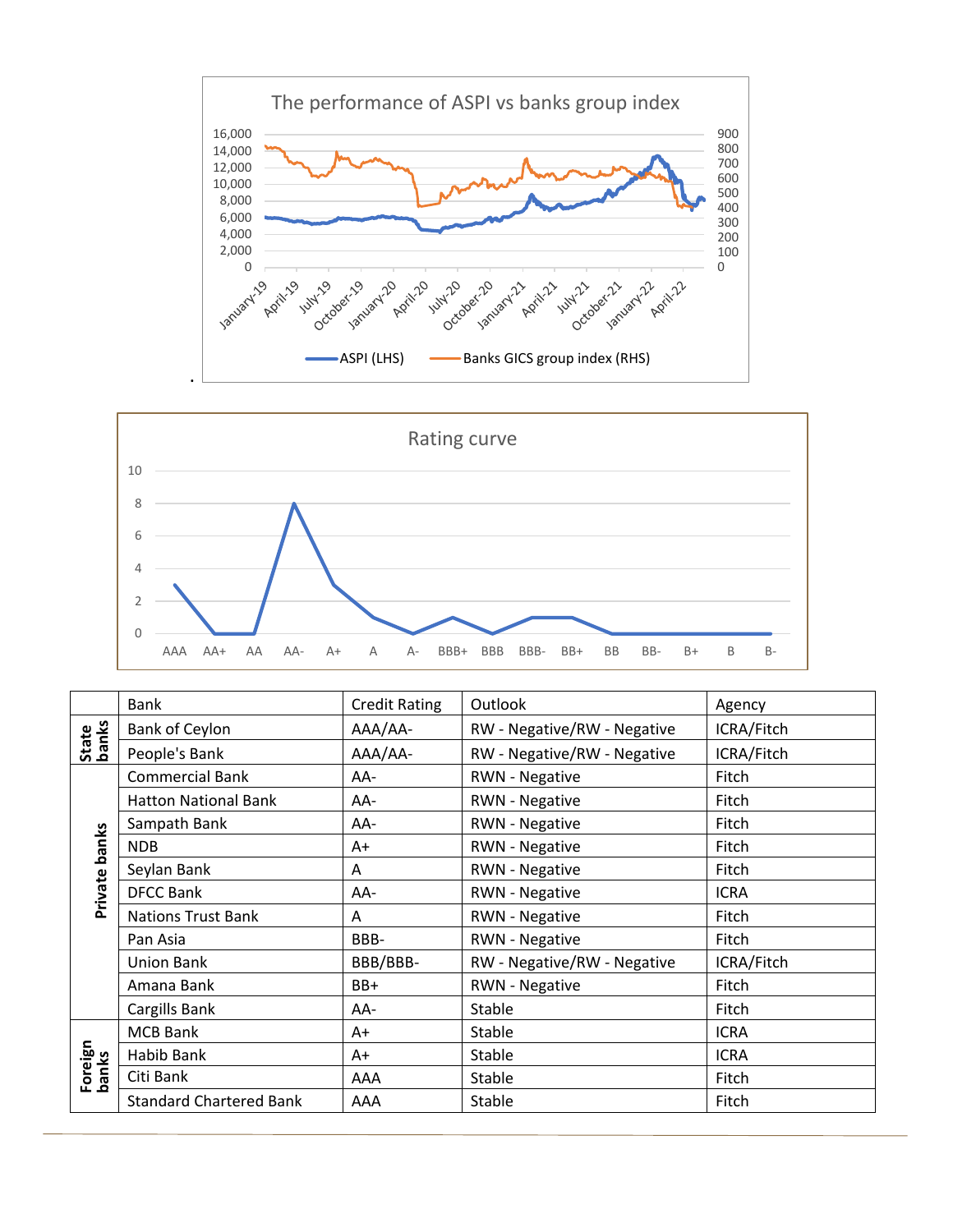# **Regulatory framework**

The Banking Sector is regulated by the CBSL and governed under the act of parliament The Banking Act No. 30 of 1988 as amended.

| <b>Regulatory requirements of the banking sector</b>             |        |              |  |  |  |  |
|------------------------------------------------------------------|--------|--------------|--|--|--|--|
| <b>Minimum Capital Requirement</b>                               | LKR bn |              |  |  |  |  |
| Tier 1 Capital - LCBs                                            | 20.0   |              |  |  |  |  |
| Tier 1 Capital - LSBs                                            | 7.5    |              |  |  |  |  |
| The deadline has been extended to 31 <sup>st</sup> December 2023 |        |              |  |  |  |  |
|                                                                  |        |              |  |  |  |  |
| Regulatory capital ratios (CAR)**                                | %      | %            |  |  |  |  |
|                                                                  |        | <b>DSIBs</b> |  |  |  |  |
| Common equity Tier 1 capital                                     | 7.0    | 7.0+HLA      |  |  |  |  |
| Tier 1 capital                                                   | 8.5    | 8.5+HLA      |  |  |  |  |
| Total capital ratio                                              | 12.5   | 12.5+HLA     |  |  |  |  |
| Leverage ratio                                                   | 3.0    |              |  |  |  |  |
|                                                                  |        |              |  |  |  |  |
| <b>Regulatory liquidity ratios</b>                               | %      |              |  |  |  |  |
| Statutory liquid assets ratio                                    | 20.0   |              |  |  |  |  |
| Liquidity coverage ratio - LKR                                   | 90.0   |              |  |  |  |  |
| Liquidity coverage ratio - all                                   |        |              |  |  |  |  |
| currencies                                                       | 90.0   |              |  |  |  |  |
| Net stable funding ratio                                         | 90.0   |              |  |  |  |  |
|                                                                  |        |              |  |  |  |  |
| 4.00<br>Statutory reserves ratio                                 |        |              |  |  |  |  |
| DSIB - Domestically systematically important banks               |        |              |  |  |  |  |
|                                                                  |        |              |  |  |  |  |



\*\*All banks in Sri Lanka need to maintain a minimum Common Equity Tier 1 ratio of 7.0%, Tier 1 ratio of 8.5%, and a total capital ratio of 12.5%.

In addition, the licensed banks which are determined as Domestic Systemically Important Banks (D-SIBs) shall maintain additional Higher Loss Absorbency (HLA) requirements as specified by the Monetary Board in the form of Common Equity Tier 1.

|                | Minimum Capital Surcharge on D-SIBs |                                 |  |  |  |  |  |
|----------------|-------------------------------------|---------------------------------|--|--|--|--|--|
|                | Bucket   Licensed Bank              | HLA Requirement (CETI as a % of |  |  |  |  |  |
|                |                                     | risk-weighted assets)[1]        |  |  |  |  |  |
| 3              |                                     | 2.0                             |  |  |  |  |  |
| $\overline{2}$ | Bank of Ceylon                      |                                 |  |  |  |  |  |
|                | Commercial Bank of Ceylon PLC       | 1.5                             |  |  |  |  |  |
| 1              | People's Bank                       | 1.0                             |  |  |  |  |  |
|                | <b>Hatton National Bank PLC</b>     |                                 |  |  |  |  |  |